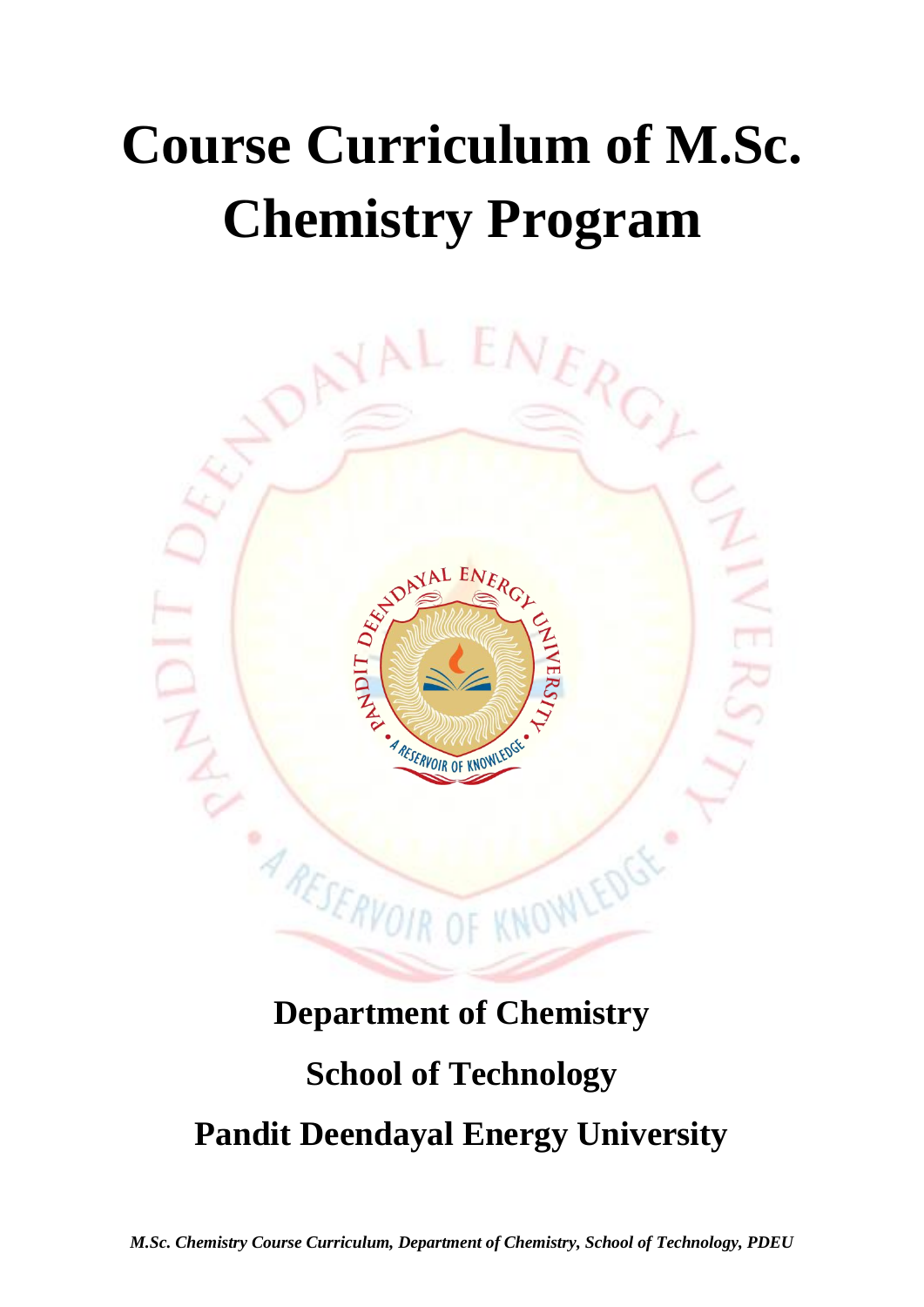| <b>Semester-I</b> |                                             |                        |                |                |                |                       |
|-------------------|---------------------------------------------|------------------------|----------------|----------------|----------------|-----------------------|
| <b>Course</b>     | <b>Course Name</b>                          | <b>Teaching Scheme</b> |                |                |                |                       |
| Code              |                                             | L                      | T              | P              | <b>Credit</b>  | <b>Contact</b><br>Hr. |
| 20MSC501T         | Organic Chemistry-I                         | 3                      | $\Omega$       | $\Omega$       | 3              | 3                     |
| 20MSC501P         | <b>Organic Chemistry-I Practical</b>        | $\boldsymbol{0}$       | $\overline{0}$ | 3              | 1.5            | 3                     |
| 20MSC502T         | <b>Inorganic Chemistry-I</b>                | 3                      | $\theta$       | $\overline{0}$ | 3              | 3                     |
| 20MSC502P         | Inorganic Chemistry-I<br>Practical          | $\overline{0}$         | $\overline{0}$ | 3              | 1.5            | 3                     |
| 20MSC503T         | <b>Physical Chemistry-I</b>                 | 3                      | $\overline{0}$ | $\overline{0}$ | $\overline{3}$ | 3                     |
| 20MSC503P         | <b>Physical Chemistry-I</b><br>Practical    | $\Omega$               | $\overline{0}$ | 3              | 1.5            | 3                     |
| 20MSC504T         | <b>Analytical Chemistry-I</b>               | $\overline{2}$         | $\theta$       | $\Omega$       | $\overline{2}$ | $\overline{2}$        |
| 20MSC504P         | <b>Analytical Chemistry-I</b><br>Practical  | $\Omega$               | $\theta$       | 3              | 1.5            | 3                     |
| 20MSC505T         | <b>Environmental and Green</b><br>Chemistry | $\overline{2}$         | $\overline{0}$ | $\overline{0}$ | $\overline{2}$ | $\overline{2}$        |
| Total             |                                             | 13                     | $\mathbf{0}$   | 12             | 19             | 25                    |

| Semester-II        |                                                                                  |                        |          |                |                |                       |
|--------------------|----------------------------------------------------------------------------------|------------------------|----------|----------------|----------------|-----------------------|
| <b>Course Code</b> | <b>Course Name</b>                                                               | <b>Teaching Scheme</b> |          |                |                |                       |
|                    |                                                                                  | L                      | T        | P              | <b>Credit</b>  | <b>Contact</b><br>Hr. |
| 20MSC506T          | <b>Organic Chemistry-II</b>                                                      | 3                      | $\Omega$ | $\overline{0}$ | 3              | 3                     |
| 20MSC506P          | <b>Organic Chemistry-II Practical</b><br>3<br>$\overline{0}$<br>$\boldsymbol{0}$ |                        | 1.5      | 3              |                |                       |
| 20MSC507T          | <b>Inorganic Chemistry-II</b>                                                    | 3                      | $\theta$ | $\Omega$       | 3              | 3                     |
| 20MSC507P          | Inorganic Chemistry-II<br>Practical                                              | $\overline{0}$         | 0        | 3              | 1.5            | 3                     |
| 20MSC508T          | Physical Chemistry-II                                                            | 3                      | 0        | $\theta$       | 3              | 3                     |
| 20MSC508P          | Physical Chemistry-II<br>Practical                                               | $\Omega$               | $\theta$ | 3              | 1.5            | 3                     |
| 20MSC509T          | <b>Analytical Chemistry-II</b>                                                   | $\overline{2}$         | 0        | $\Omega$       | $\overline{2}$ | 2                     |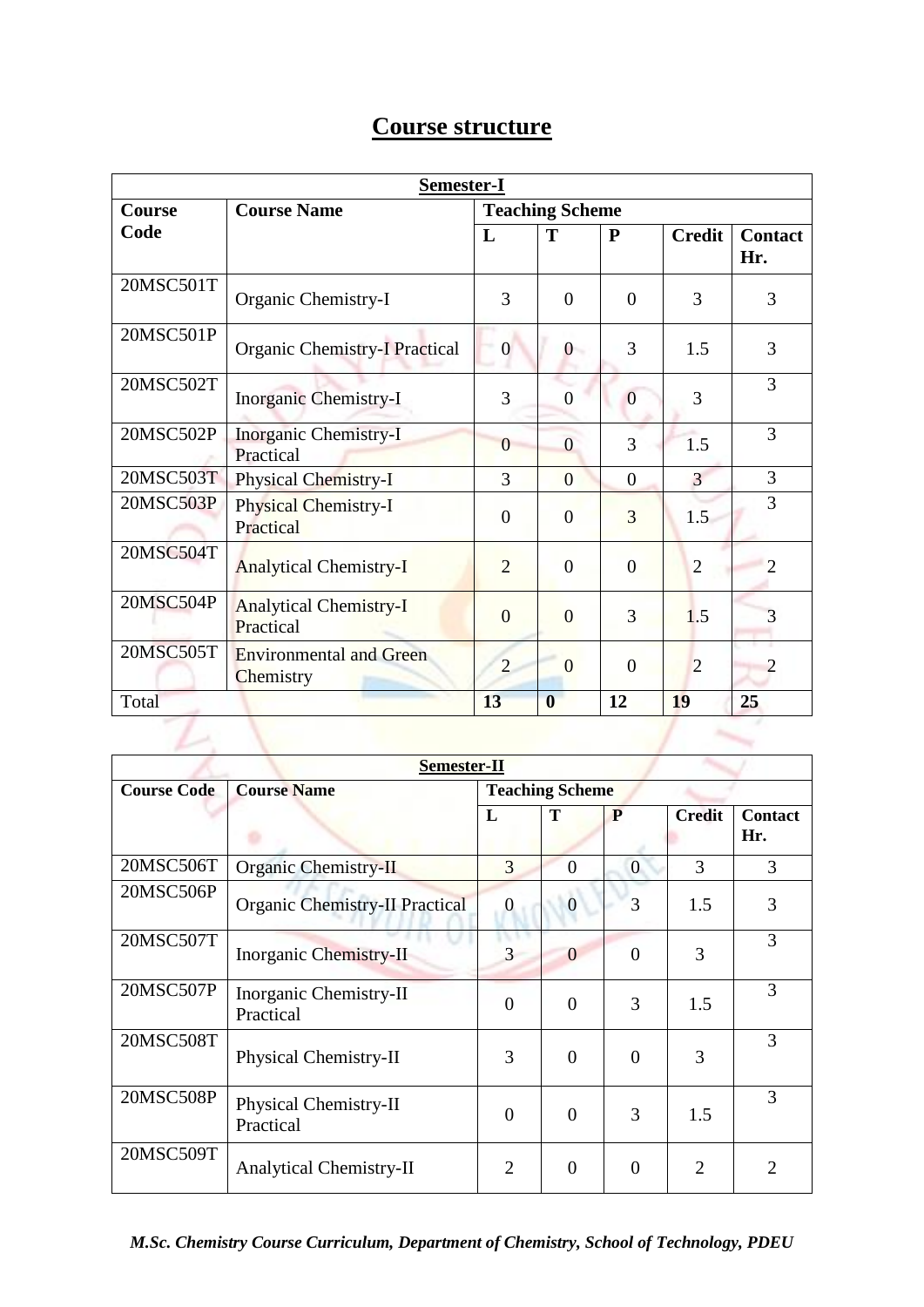| 20MSC509P | <b>Analytical Chemistry-I</b><br>Practical                |    |    | 1.5 |    |
|-----------|-----------------------------------------------------------|----|----|-----|----|
| 20MSC510T | Theoretical & Computational<br>Chemistry                  |    |    |     |    |
| 20MSC510P | Theoretical & Computational<br><b>Chemistry Practical</b> |    |    |     |    |
| Total     |                                                           | 13 | 14 | 21  | 28 |



| Semester-III              |                                                          |                        |                |                  |                |                       |  |
|---------------------------|----------------------------------------------------------|------------------------|----------------|------------------|----------------|-----------------------|--|
|                           |                                                          | <b>Teaching Scheme</b> |                |                  |                |                       |  |
| <b>Course</b><br>Code     | <b>Course Name</b>                                       | L                      | T              | $\mathbf{P}$     | <b>Credit</b>  | <b>Contact</b><br>Hr. |  |
|                           | <b>Stream Elective-I</b>                                 | $\overline{2}$         | $\overline{0}$ | $\boldsymbol{0}$ | $\overline{2}$ | $\overline{2}$        |  |
| <b>Stream Elective-II</b> |                                                          | $\overline{2}$         | $\theta$       | $\overline{0}$   | $\overline{2}$ | $\overline{2}$        |  |
|                           | <b>Stream Elective-III</b>                               |                        | $\overline{0}$ | $\overline{0}$   | $\overline{2}$ | $\overline{2}$        |  |
| <b>Stream Elective-IV</b> |                                                          | $\overline{2}$         | $\theta$       | $\theta$         | $\overline{2}$ | $\overline{2}$        |  |
|                           | <b>Stream Elective-V</b>                                 | $\overline{2}$         | $\overline{0}$ | $\overline{0}$   | $\overline{2}$ | $\overline{2}$        |  |
|                           | Stream Elective Lab*                                     | $\overline{0}$         | $\overline{0}$ | 3                | 1.5            | 3                     |  |
| 20RM601                   | <b>Research Methodology</b>                              | $\mathbf{1}$           | $\overline{0}$ | $\overline{0}$   | $\mathbf{1}$   | $\mathbf{1}$          |  |
| 20MSC635P                 | Research Project Phase I*                                | $\overline{0}$         | $\theta$       | 16               | 8              | 16                    |  |
| Total                     |                                                          | 11                     |                | 19               | 20.5           | 30                    |  |
|                           | Semester-IV                                              |                        |                |                  |                |                       |  |
| <b>Course Code</b>        | <b>Course Name</b><br><b>Teaching Scheme</b>             |                        |                |                  |                |                       |  |
|                           |                                                          | L                      | T              | $\mathbf{P}$     | <b>Credit</b>  | <b>Contact</b><br>Hr. |  |
| 20MSC636P                 | Research Project (Experiment,<br>Dissertation & Seminar) | $\overline{0}$         | $\overline{0}$ | 40               | 20             | 40                    |  |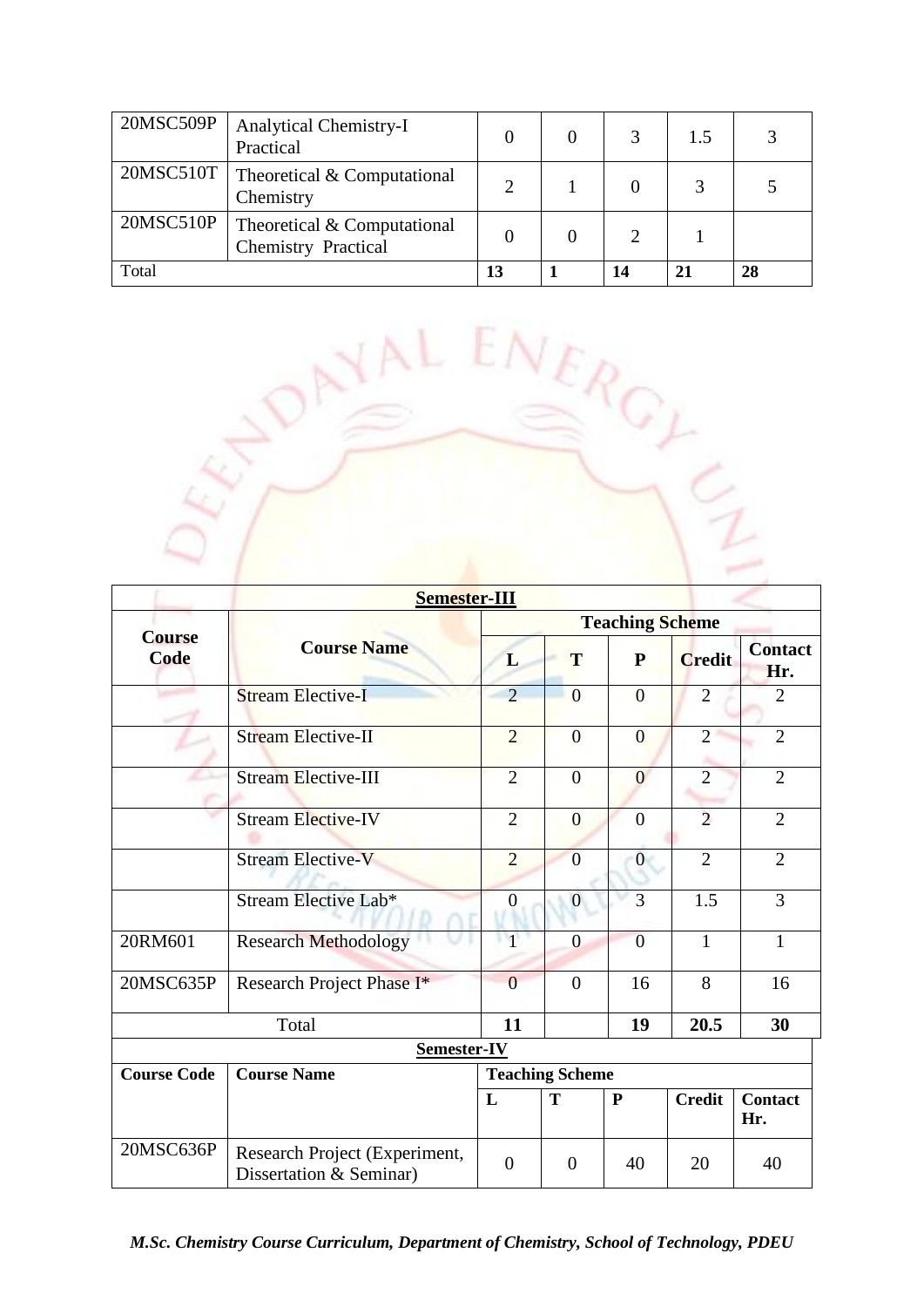| Total                | м | 40 | 20            | 40              |
|----------------------|---|----|---------------|-----------------|
| Total Course details |   | 85 | O E E<br>05.5 | $\mathcal{D}^2$ |

Specialization Electives & Laboratories:

\*Note- The students will chose the respective specialization streams in Sem-III. Each specialization has 5 course and one specialization lab. Further, the project phase- I & II will be in line with specialization chosen by the student.

## Stream Electives Theory

|      | <b>Analytical Chemistry</b>      |                                                             |
|------|----------------------------------|-------------------------------------------------------------|
| I.   | 20MSC611T                        | Atomic & Molecular Spectroscopy                             |
| II.  | 20MSC612T                        | Advanced Instrumental Techniques-I                          |
| III. | 20MSC613T                        | Advanced Instrumental Techniques-II                         |
| IV.  | 20MSC614T                        | Electro Analytical and Radio Analytical Methods of Analysis |
| V.   | 20MSC615T                        | Method Development and Validation                           |
|      |                                  |                                                             |
|      | <b>Pharmaceuticals Chemistry</b> |                                                             |
| I.   | 20MSC616T                        | <b>Chemical Biology</b>                                     |
| Π.   | 20MSC617T                        | Medicinal Chemistry-I                                       |
| III. | 20MSC618T                        | <b>Medicinal Chemistry-II</b>                               |
| IV.  | 20MSC619T                        | <b>Pharmaceutical Chemistry and Biochemistry</b>            |
| V.   | 20MSC620T                        | <b>Formulation Development</b>                              |
|      |                                  |                                                             |
|      | <b>Industrial Chemistry</b>      |                                                             |
| I.   | 20MSC621T                        | Paints, pigments & cosmetics                                |
| II.  | 20MSC622T                        | Polymer Chemistry & Composite Materials                     |
| III. | 20MSC623T                        | Materials and Nano Chemistry                                |
| IV.  | 20MSC624T                        | Fine chemicals (Petrochemicals, oil, soap and pesticides)   |
| V.   | 20MSC625T                        | Petroleum Chemistry & Catalysis                             |
|      |                                  |                                                             |